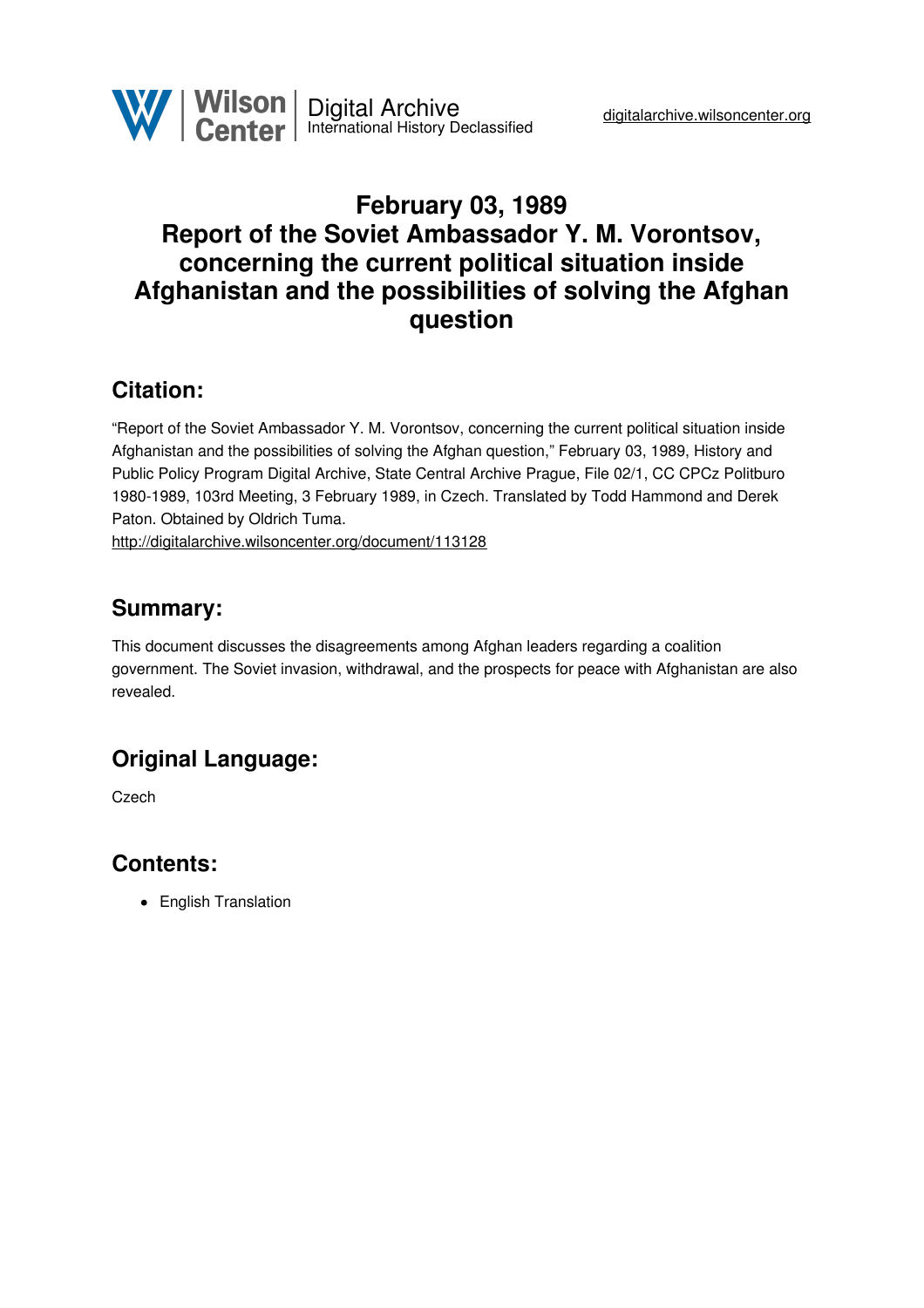Y. M. Vorontsov reported on his talks with representatives of the Afghan opposition in Tehran and Istanbul. In Tehran he met with a representatives of the alliance of 'Eight'. It was a very unusual group of people; only one person spoke on its behalf – Khalili – who talked mainly about the French Revolution. He said that once an Islamic state was created in Afghanistan there would be full equality and freedom in the country. Vorontsov replied that it was first necessary to bring about an end to the fighting in Afghanistan and establish a coalition government. Khalil did not reply to that.

According to Vorontsov the leading Iranian representatives took a pragmatic, matter-of-fact approach in talks with him. They had directly asked him what had to be done to solve the Afghan problem. Vorontsov replied that the war had to be stopped and all the representatives of all the forces in Afghan society had to be brought to one table. They replied matter-of-factly that they were looking into what could be done to that end. Unlike earlier talks, they avoided talk about the ideology of the Islamic revolution.

It was agreed that Vorontsov would meet again with representatives of the 'Eight' (according to Vorontsov they are not at all independent, and are run by Iran).

In Pakistan, according to Vorontsov, Mrs Bhuta is not in charge; power is in the hands of the generals. In Islamabad he had been told openly that the country supported the Mujahadeen on the basis of Islamic commonality and the fundamentalist principles established in the country by Zia ul Hak. The generals had come out particularly hard: Baig and Gul, the Head of Military Intelligence (who runs the Mujahadeen).

The meeting with Vorontsov was attended by Mudzhalidi, Gilani and representatives of Gulbuddin and Rabbani. Rabbani himself was abroad. Also in attendance was the head of the pro-Iranian 'Eight', Khalili. During the talks there were clearly also sharp differences between participants, and mu-

[p.2] tual hatred. The talks took place in an extremely tense atmosphere; partners stated that they did not want to hear anything about the People's Democratic Party of Afghanistan.

At one point Mudzhadidi said that he wanted elections to be held in Afghanistan to make it appear that the People's Democratic Party of Afghanistan had the support of the masses. Vorontsov agreed that there should be elections, but pointed out that would be the first test of the position of members of the 'Seven' alliance, which so far had never appeared before the Afghan people. Gilani immediately declared that he did not want any elections.

Vorontsov demanded that the talks should focus on two main tasks: the ceasing of hostilities and the creation of a provisional organ. A sort of 'consultative council' was discussed, which was to comprise between fifty and sixty members. Vorontsov expressed his agreement with the condition that the People's Democratic Party of Afghanistan would also be suitably represented in it. They Pakistanis then proposed a council comprising between five hundred and six hundred persons; their reasoning was that all the leading armed groups operating in Afghanistan also wanted to be represented in it (because they did not believe the 'Seven', and wanted to be alone at all talks). Vorontsov pointed out that such a large assembly did not decide anything. He then, however, agreed again to the condition that the People's Democratic Party of Afghanistan would be appropriately represented. The Pakistani Foreign Minister, Jakub Khan, promised that they would try to see to that. Now, however, Sevan (Cordovez's political representative) said that he was considering providing the People's Democratic Party of Afghanistan with twelve places (out of five hundred to six hundred places); that, however, is unacceptable. The pro-Iranian opposition (the 'Eight') also refused to take part in this 'council', because it had been assigned only sixty places, though it had demanded twice as many. Vorontsov feels that it is necessary to return to the variant of a council with fifty to sixty members', in which the People's Democratic Party of Afghanistan should hold twelve places and the other groups would also have twelve places each.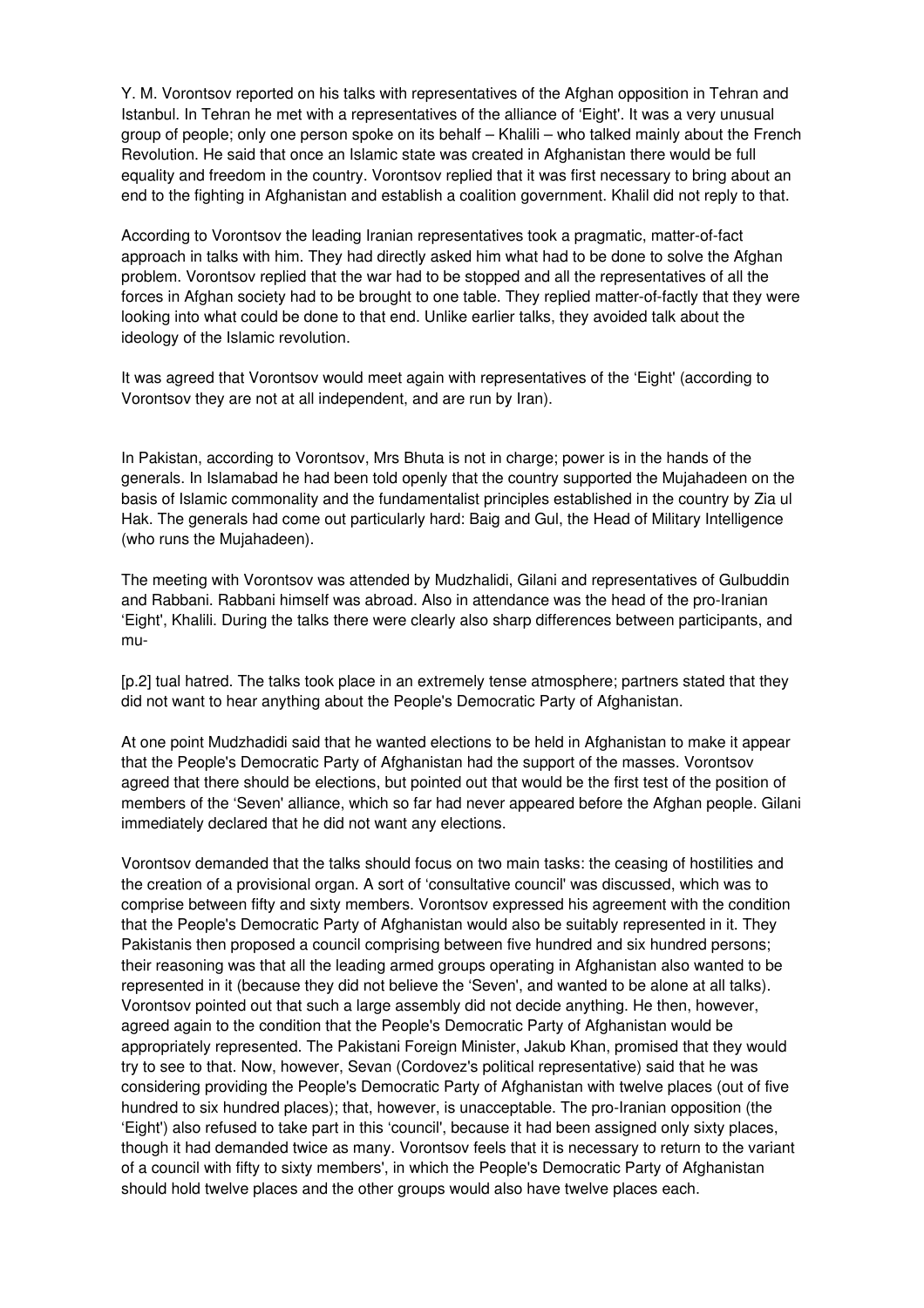What was important, according to Vorontsov, was that everybody should be very interested in the creation of some sort of 'consultative council' (including representatives of Iran and Pakistan; and there were also signals of interest from the USA.) Mrs Bhuto asked Vorontsov when such a council should begin to operate; Vorontsov replied, that it should be as soon as possible.

Vorontsov said that everybody (from both the 'Seven' and the 'Eight') wanted to negotiate, but only with him. At the same time, the most irreconcilable men, in his words, wanted to have highly private talks with him (so that none of their partners finds out).

[p.3] The main problem, however, is what Vorontsov called the 'Pakistan Game': to turn these ideas about 'councils' into a reality only after 15 February. On 15 February they want to test their strength, to see whether they can manage to overthrow the Kabul regime militarily; if they do not succeed, then they would negotiate about 'councils' and compromises – that is Plan B. The politicians do not discuss that publicly. The generals speak more openly about this. They (Baig and Gul) told Vorontsov that their primary effort would be to find a military solution to the Afghan question; if they didn't succeed, it would be the turn of the diplomats. This position is also taken by the USA, and one cannot expect another approach even from the new Bush administration.

Concerning former King Zahir Shah, Vorontsov said that in his talks with him, Zahir Shah complained at great length about his having been deposed. He expressed sorrow over the suffering of the people of Afghanistan as a result of the many years of war, and stated that he was prepared to do everything to end this war and bring peace back to Afghanistan. He did not support the condition that Nadzhibullah and the People's Democratic Party of Afghanistan had to leave the political scene; yet he was aware that Nadzhibullah could not stand at the head of a broad coalition based on all the political forces of Afghan society. At the same time he knew he could not return as king. But he did openly say to Vorontsov that his activity in this sense would be possible after the Soviet troops withdrew from Afghanistan. Vorontsov's personal view was that Zahir Shah himself was not particularly interested in this activity, but was being forced into it by those around him (his relations). The Czechoslovak titular head reported on his talks with Minister Pazhvak and about the latter's proposal that Czechoslovakia use its good name with Zahir Shah and send its emissary to him for talks (see my 010/89). Vorontsov very much welcomed the proposal and recommended it be carried out, especially if we found somebody who had once talked to Zahir Shah in the past.

The Soviet representatives stated clearly to the leading actors of the Kabul regime that they had to withstand the initial assault from the side of its enemies. Vorontsov added that contacts would continue (with the 'Seven' and the 'Eight') and other groups and actors (though only after 15 February; likewise, Nadzhibullah and members of the Kabul leadership would also negotiate intensively with the opposition along their lines.)

[p. 4] The aim of the recent visit of E. A. Shevardnadze in Kabul was to negotiate with the Kabul leadership, about what assistance they still required in order to withstand the assault from the side of the armed resistance after the withdrawal of Soviet troops. After Shevardnadze's departure members of the delegation remained, and discussed details related to this assistance. Vorontsov reported that other Soviet actors (such as Defence Minister Yazov) would soon be flying to Kabul with this end in mind.

Vorontsov reckons that the first assault from the side of the armed resistance against the Kabul regime would last about one month (that is to say, till about 15 March). The Kabul regime had to hold out, and had all the necessary conditions for that. The opposition was at a disadvantage, because it would be fighting both against the Kabul regime and amongst itself. Each part of the opposition wanted to be the first to enter Kabul; heavy fighting was already taking place among them. The strongest forces among them are those of Gulbuddin and Rabbani, but they hate each other more than they hate Nadzhibullah and the Kabul politicians.

The Soviet Union is giving the Kabul leadership everything necessary – including powerful new weapons – so that they have enough of everything to fight for a year. In conversations with leading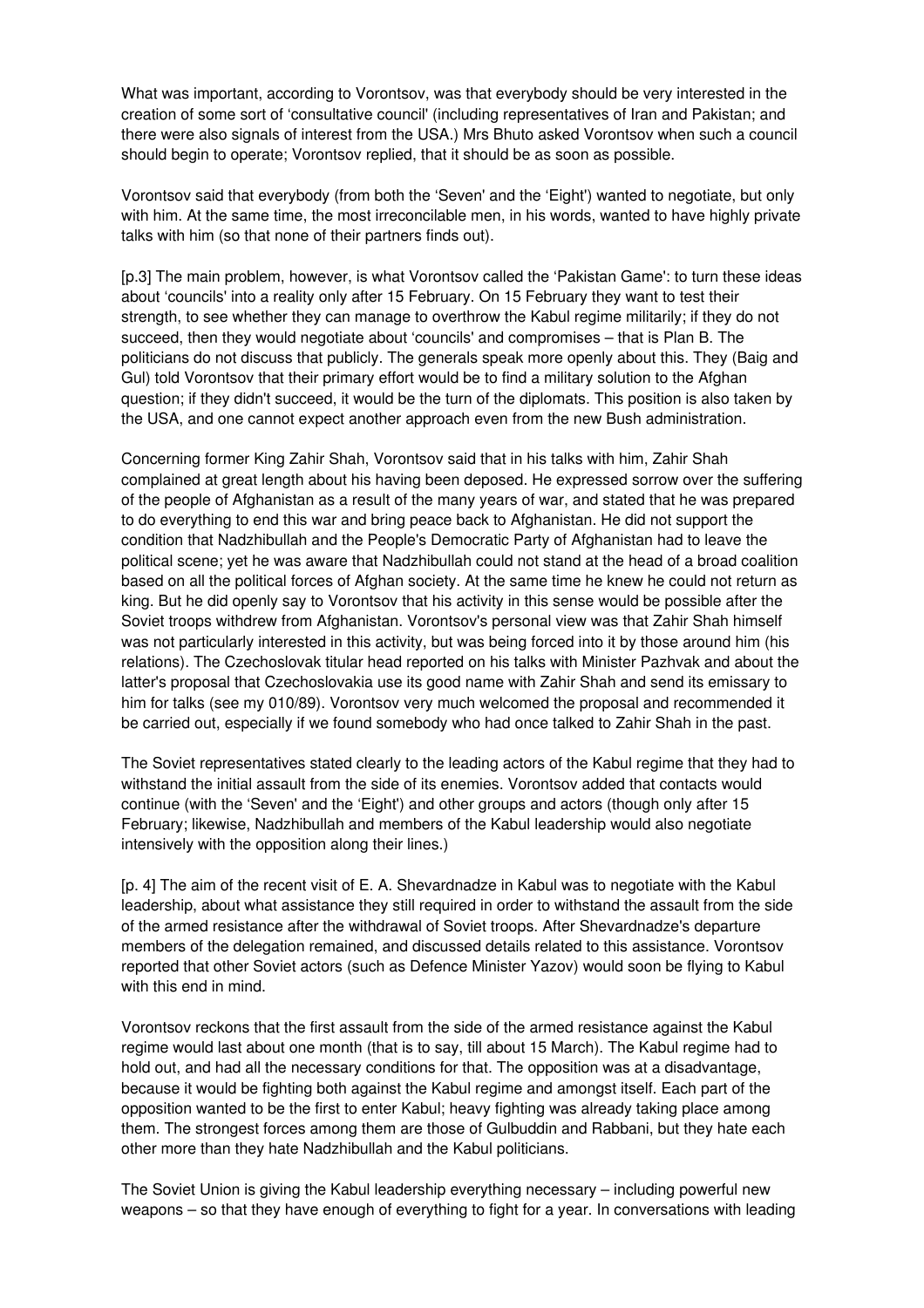Kabul politicians, E. A. Shevardnadze emphasized that their unity was essential to drive back the enemy, and that was a life-and-death question for them.

To relieve the military situation of the governing forces the Soviet Union would any day now also provide assistance in the form of heavy weapons and aircraft: places where enemy forces, ammunition dumps, etc. were concentrated had been destroyed. These strikes, carried out together with the Afghan government forces, were very effective and caused the enemy great losses. At present a lethal operation was underway against the strongest of the home leaders of the armed opposition, Ahmad Shah Masud, whose divisions had occupied the Panshir Valley, a territory in the northeast provinces, and operated particularly in the region of the Solang pass, where they disrupted traffic on the Kabul-Hairaton highway.

[p. 5] Even though talks had been held with him for several years now (both from the side of the Kabul leadership and from the side of the Soviet forces in Afghanistan), he has turned out to be insincere and is the first to prepare an attack on Kabul after the departure of Soviet forces. According to Vorontsov the Americans have won him over to their side, and have recently (not through Rabbani, as was the case in the past) provided him with money and arms, and sent their emissaries to him. Masud is Tadzhik and the [ILLEGIBLE] want to make him the leader of the northern part of Afghanistan and thus, through whom, complicate the situation between the Tadzhiks and other peoples in the Central Asian republics of the Soviet Union. Devastating strikes with rockets and air raids, followed by artillery fire, have caused heavy losses to Masud in terms of men and material, decimating his units. Evidently units of other leaders of the armed opposition (particularly Gulbuddin) are taking part in this campaign against Masud.

Vorontsov confirmed that the Soviet divisions would leave Afghanistan by 15 February. The most important situation will be on the Kabul-Hairaton highway, where Soviet and Kabul units are now conducting a mopping-up operation. That must then be assured by the government forces themselves. In the same way the government forces are taking over the protection of Kabul airport. Vorontsov emphasized several times that the Kabul leadership had everything needed to that end, but must demonstrate strong resolve.

According to Vorontsov a large war over Kabul, a concentrated attack on the city, is not anticipated. He is convinced that the Soviet Union will thwart the attempt to blockade the city, and will ensure the necessary foodstuffs for the inhabitants of the city (an airlift has been made). It is necessary, however, to be prepared for terrorism within the city and rocket attacks on it. The Afghan security forces have discovered hundreds of rockets prepared for use against the town; Vorontsov noted that means that the Mudzhahadeen have moved thousands of rockets into the proximity of the city. The rockets should be of the same strength as those that were fired on the town; only their range may have been extended to 35-40 [?] km. A basement shelter ought to provide sufficient protection.

[p. 6] It is also necessary to be prepared for bandit attacks, explosions and provocations in the city.

For employees of our offices in Kabul that means the following:

(1) A reduction in the number of employees to the bare minimum. In accordance with the latest decision, the Embassy of the USSR has sent all women home. There are now about three hundred persons on the Embassy grounds – Vorontsov was trying to reduce this number even more. Employees sent to the USSR shall continue to remain in the employ of the Embassy; they should take their vacations and possibly work for a short period in the Foreign Ministry of the USSR. He expects that they will return to Kabul within one and a half to two months.

(2) The preparation of basement shelters in case of rocket attacks.

(3) Expecting terrorist attacks in the city; one should therefore not leave the city unless it is absolutely necessary, and then only together with other vehicles. In the event that Embassy